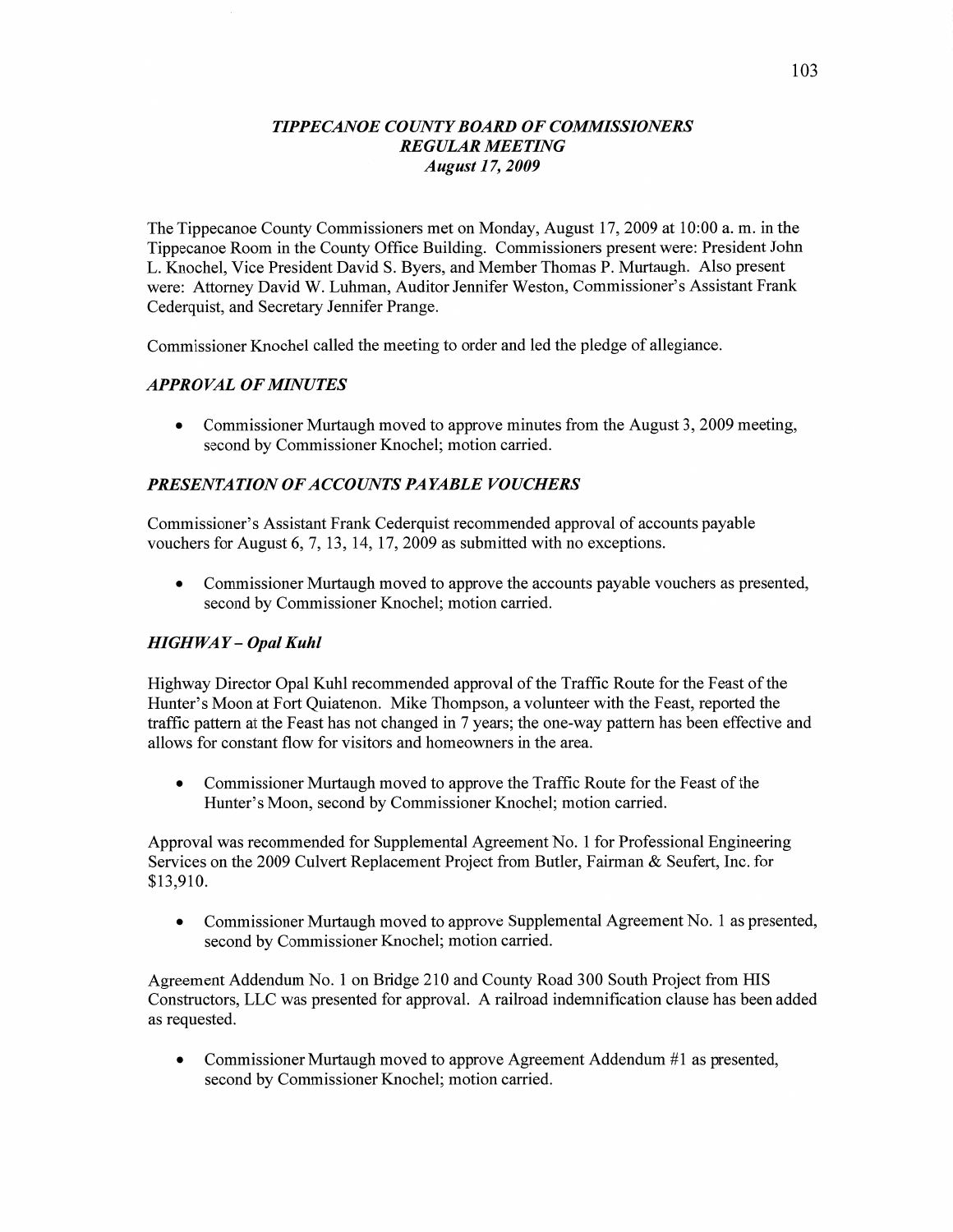Director Kuhl recommended Street Acceptance for Hunters Crest, Section B to include the following streets, Chivalry Drive 1,099.37 feet, and Ironbrand Road 283 .45 feet.

**0** Commissioner Murtaugh moved to accept the streets into the county system for Hunters Crest as presented, second by Commissioner Knochel; motion carried.

**A** 3-Year Subdivision Maintenance Bond in the amount of \$21,355 from Benjamin Crossing, LLC for Hunters Crest, Section 3B was presented for approval.

**0** Commissioner Murtaugh moved to approve the 3-Year Subdivision Maintenance Bond as presented, second by Commissioner Knochel; motion carried.

**A** Warranty Deed, Temporary Easement Grant and Partial Release of Mortgage for Parcel #1 on Tippecanoe County Bridge #17 Project were recommended for approval.

Parcel **1** & 1A **—** Mark A. **Hamm** and Michelle D. Morris

**0** Commissioner Murtaugh moved to approve the Warranty Deed, Temporary Easement Grant and Partial Release of Mortgage as presented, second by Commissioner Murtaugh; **motion** carried.

**A** Warranty Deed for Parcel 2 on Tippecanoe County Bridge #17 Project was recommended for approval.

Parcel #2 **—** Donald Glenn Burchett

**0** Commissioner Murtaugh moved to approve the Warranty Deed on Parcel 2 as presented, second by Commissioner Knochel; motion carried.

Warranty Deed and Temporary Easement Grant for Parcel 4 on Tippecanoe County Bridge #17 Project was recommended for approval.

Parcel 4 & 4A — Jerry Lee Snyder

**0** Commissioner Murtaugh moved to approve the Warranty Deed and Temporary Easement Grant as presented, second by Commissioner Knochel; motion carried.

**A** Warranty Deed and Temporary Easement Grants for Parcel 5 on Tippecanoe County Bridge #17 Project were recommended for approval.

Parcel 5, 5A, 5B, 5C, 5D & 5E — William A. & Jane F. Buckles

**0** Commissioner Murtaugh moved to approve the Warranty Deed and Temporary Easement Grants as presented, second by Commissioner Knochel; motion carried.

Approval was requested for a Performance Bond & Payment Bond in the **amount** of \$827,900 from HIS Constructors, LLC for Bridge #210 and 300 South Project.

**0** Commissioner Murtaugh moved to approve the Performance & Payment Bond as presented, second by Commissioner Knochel; motion carried.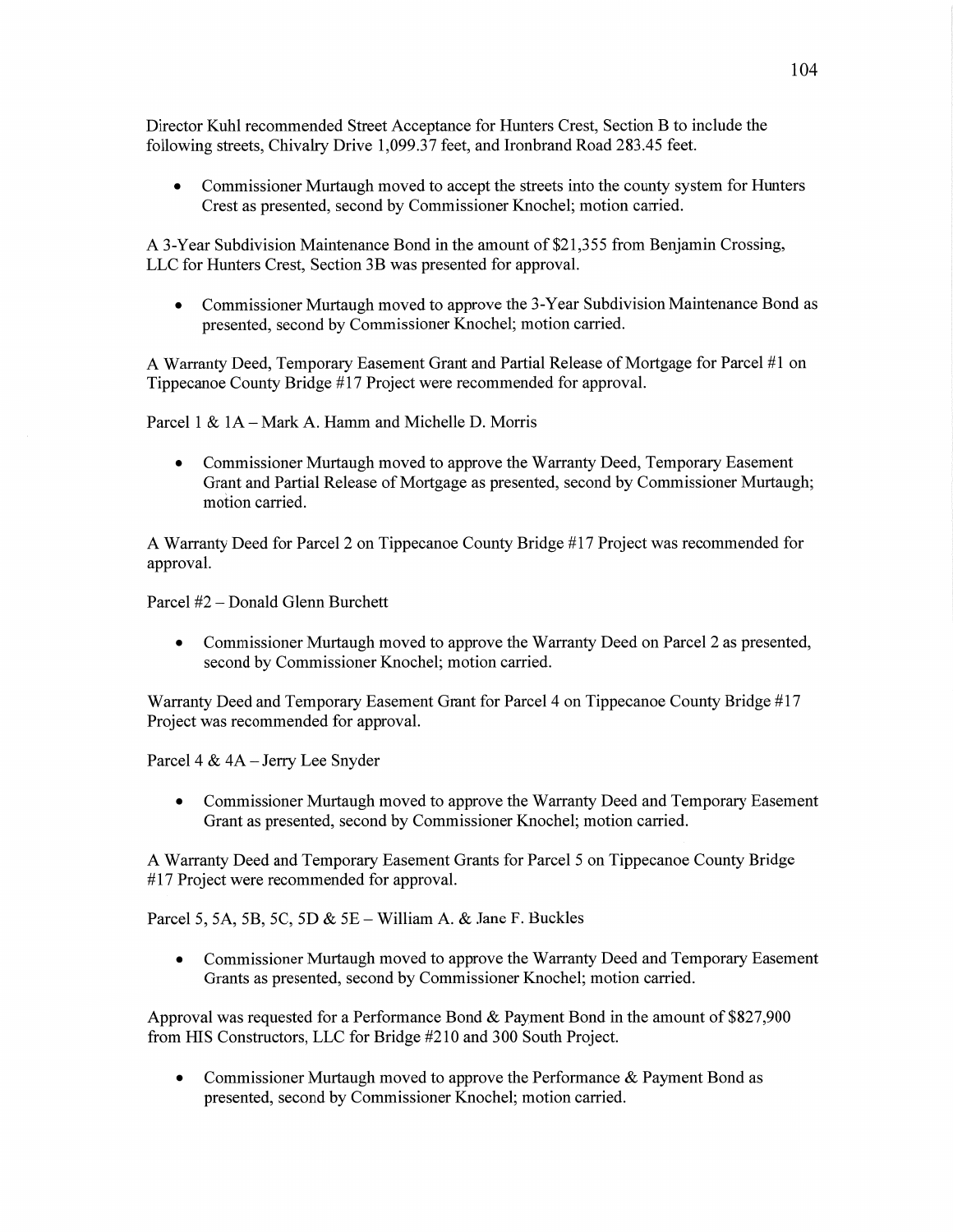Director Kuhl recommended approval of a Continuation Bond in the amount of \$5,000 from Fairfield Contractors for work in all right-of-way.

**0** Commissioner Murtaugh moved to approve the Continuation Bond as presented, second by Commissioner Knochel; motion carried.

**A** Warranty Deed and Temporary Easement Grant on South River Road Project Parcel #62 were presented for approval.

Parcel 62, 62A, & 62B — Vulcan Lands, **Inc.** 

**0** Commissioner Murtaugh moved to approve the Warranty Deed and Temporary Easement Grant as presented, second by Commissioner Knochel; motion carried.

Director Kuhl reported a Public Hearing will be held on August 31, 2009 at 6:00 pm. in the Tippecanoe Room for the McCarty Lane Project.

## *BUILDING COMMISSION* — Ken *Brown*

#### Beverly Adams Property

6900 Church Street in Colburn — Ken Brown confirmed there have been no changes to the property since the August 3, 2009 Commissioner's meeting. **A** local resident reported high activity of rodents in the area due to the deterioration of the home. Mr. Brown is recommending the home be demolished.

Attorney Luhman confirmed a certified letter has been sent to the mortgage company and to the owner Beverly Adams which indicates the owner should vacate and secure against entry and vandalism. The owner has been ordered to remove all trash, debris, and fire **hazardous** materials from the home and yard. Mr. Brown reported the home is not secured and the inside of the home is filled with trash and debris.

**0** Commissioner Murtaugh **moved** to confirm the findings and decisions as presented by Ken Brown and add **a** civil penalty of \$5,000 due by September 21, 2009 and order the home destroyed after September 21, 2009 if the owner has not complied with the Building Commission, second by Commissioner Knochel; motion carried.

## *GRANTS* — *Laurie Wilson*

Grant Facilitator Laurie Wilson requested approval to accept \$161,250 from the **Indiana**  Department of Homeland Security to fund training for personnel for District IV Task Force.

**0** Commissioner Murtaugh moved to accept the funds as presented, second by Commissioner Knochel; motion carried.

She requested approval for a \$50,000 continuation grant from the Indiana Department of Homeland Security to fund the District IV **Administrative** Coordinator.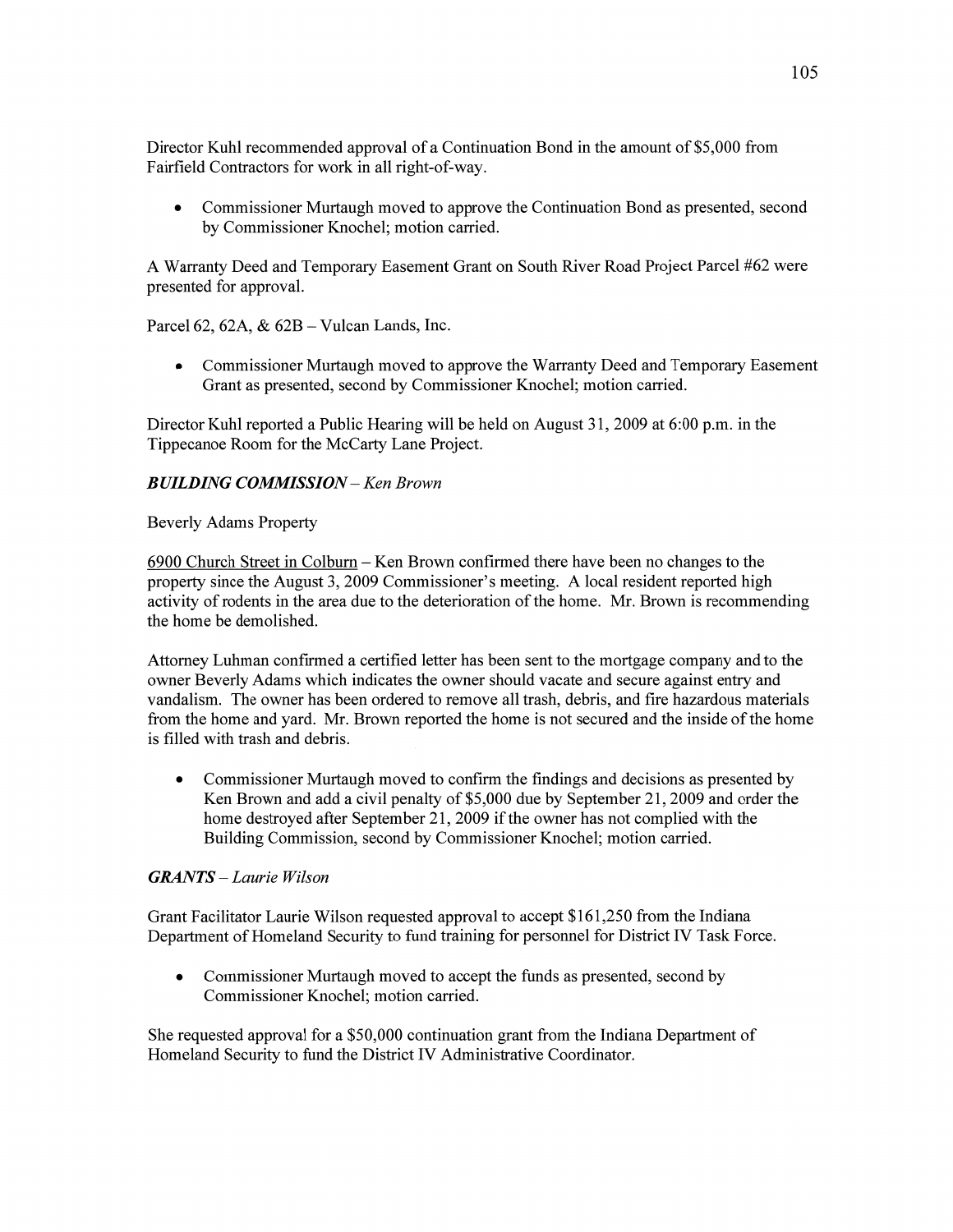• Commissioner Murtaugh moved to accept the funds as presented, second by Commissioner Knochel; motion carried.

Ms. Wilson reported the Indiana Department of Homeland Security has granted the county \$109,594.10 for training on 800 MHZ radios. She added the **funds** will be re-allocated to the state for state-Wide training on the radios. The state will retain the funds and the county will not be fiscally responsible for the **funds.** 

*0* Commissioner Murtaugh moved to accept the funds from the Department of Homeland Security and allow the IDHS to retain funds and expend the funds on behalf of the county, second by Commissioner Knochel; motion carried.

## *VILLA*

Commissioner's Assistant Frank Cederquist recommended approval of a Trash Collection Contract with Allied Waste Services for the Tippecanoe Villa. The new contract will be \$2,064 annually and allows a 5% increase in year two, and a 7% increase in year three. The total amount saved over the three-year period the county will save \$7,500.

**0** Commissioner Murtaugh moved to approve the Allied Waste Trash Collection Contract as presented, second by Commissioner Knochel; motion carried.

## *UNFINISHEDflVE W B USINESS*

The commissioners discussed an appointment to the Highway Supervisor position in lieu of the recent resignation of Jack Fisher.

**0** Commissioner Murtaugh moved to appoint Ed Ward as Interim Highway Superintendent for the Highway Garage, second by Commissioner Knochel; motion carried.

## *REPORTS* ON *FILE*

Weights and Measures Tippecanoe County Library Crystal Creek Kennels Building Commission

## *PUBLIC COMMENT*

None

**0** Commissioner Murtaugh moved to adjourn.

# **BOARD** OF **COMMISSIONERS** OF **THE COUNTY OF TIPPECANOE**

News?

John L. Knochel, President